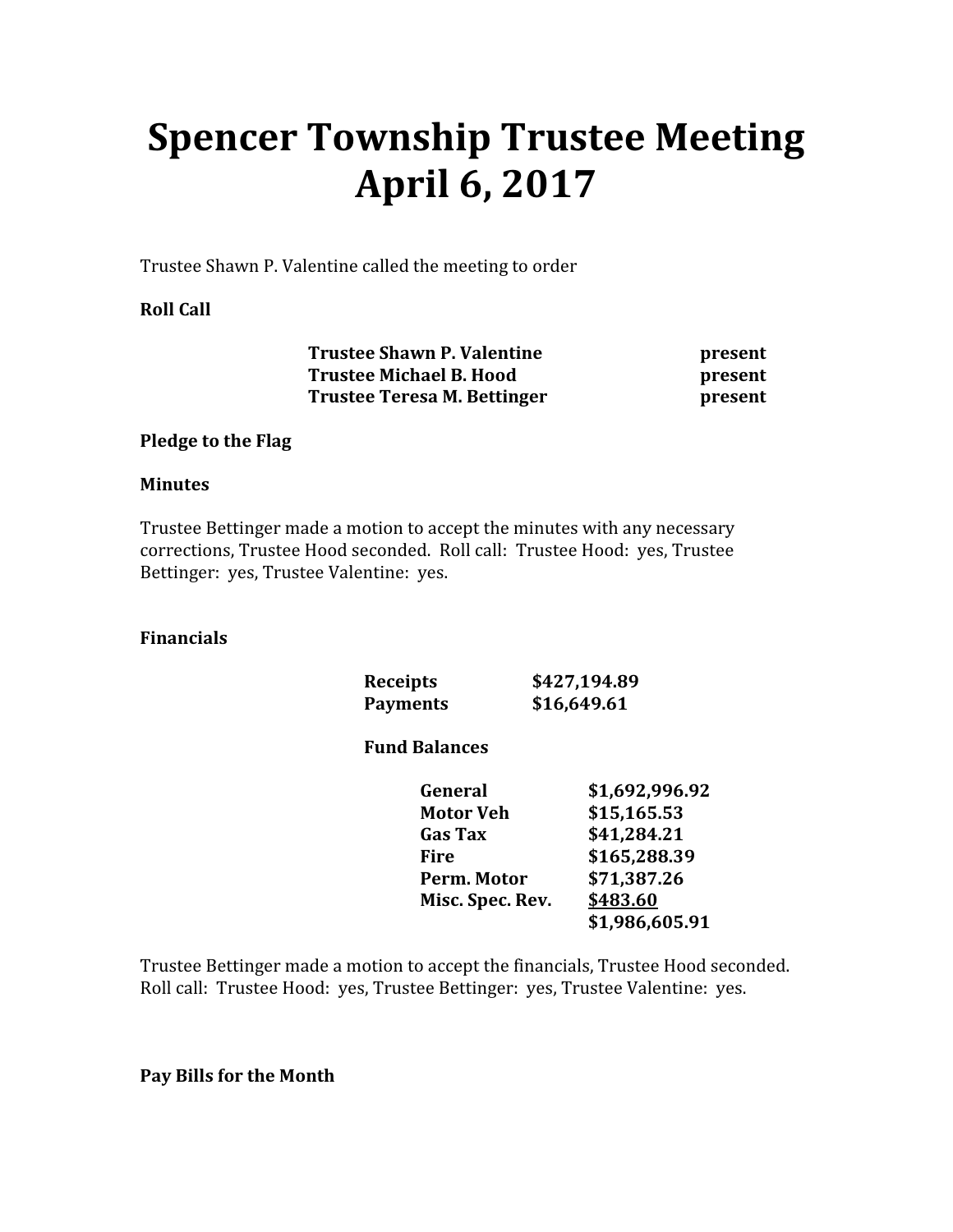Trustee Bettinger made a motion to pay the bills, Trustee Hood seconded. Roll call: Trustee Hood: yes, Trustee Bettinger: yes, Trustee Valentine: yes.

# Zoning

Zoning Inspector, Dean Croskey gave the report. There were permits issued and violations issued.

# BZA

No meeting

## Road

Road report was presented in writing to the Board.

### Fire

No report

## JEDZ

No meeting

# Correspondence

Lucas County Engineer's informed the Township of the final cost of Bemis/Oak Grove/Harriet resurfacing project would be approximately \$140,500 after credits from over payments of Eber Road project and other credits received from the Bancroft Street resurfacing project.

A resolution prepared by Sheilah McAdams, legal representative for Spencer Township was discussed. The resolution is a general policy to provide for the removal of junk motor vehicles pursuant to ORC 505.871. Sheilah explained the law and the process.

Former fire chief, Carl Arnold, is suing the Township.

The City of Toledo sent notification that they strongly oppose the State of Ohio's proposed 2017-2018 budget now HB 49. It proposes a centralized collection of net profit tax returns and other provisions related to the City of Toledo income tax, which will cause a substantial loss of revenue.

# Old Business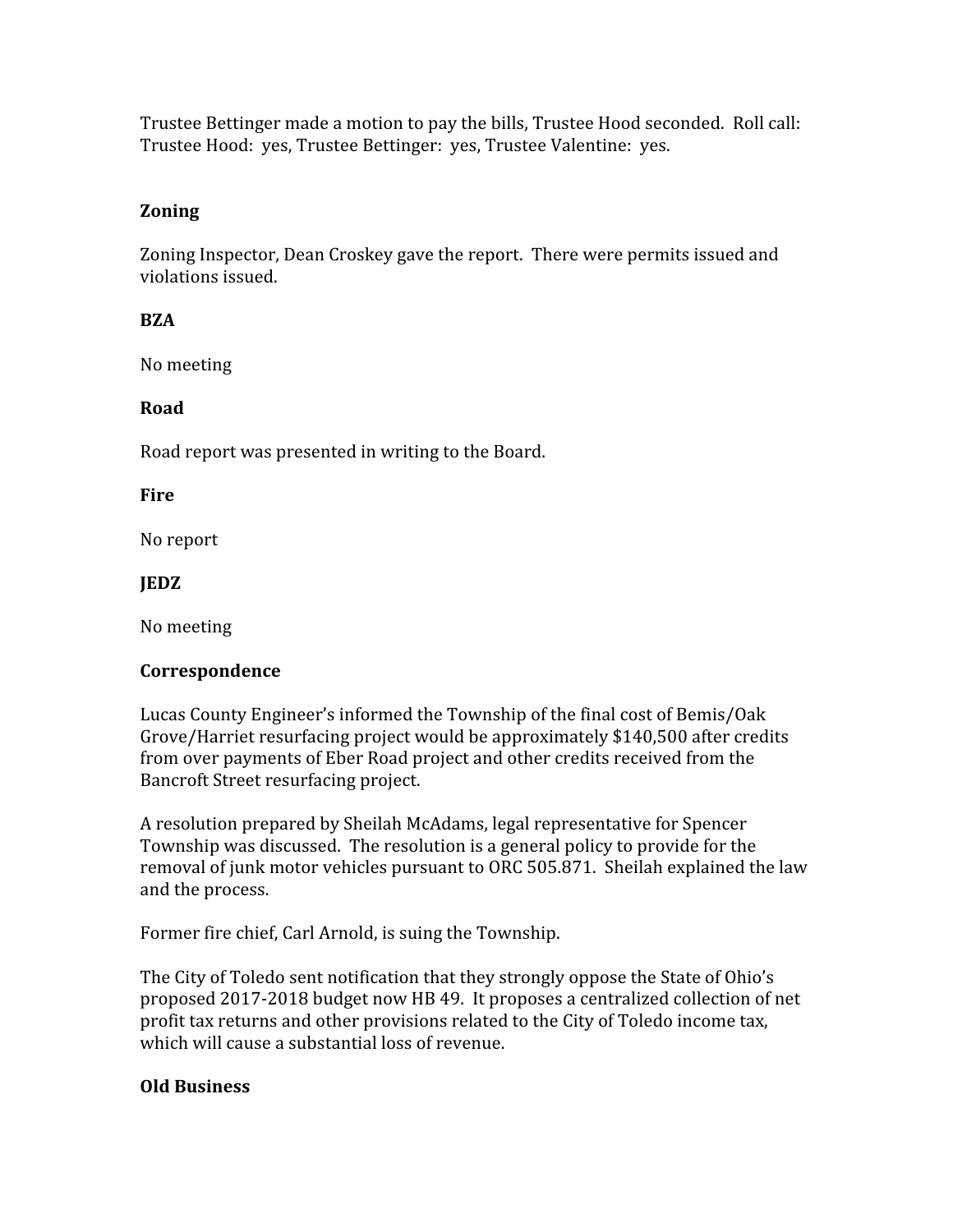May 2017 trash pick up is scheduled for May 8-12. Trustee Bettinger made a motion to set the trash pickup. The maintenance department will distribute the flyers. Trustee Hood seconded. Roll call: Trustee Hood: yes, Trustee Bettinger: yes, Trustee Valentine: yes.

Trustee Valentine revisited the ruling at the February meeting on the vote of the Joshua Treatment Center. There is a portion of the minutes that need to be amended. The vote was to deny the conditional use.

Legal representative for Spencer Township, Sheilah McAdams explained the ORC ruling change of September 22, 2008 that that needs to be reflected in the Spencer Township Zoning laws. ORC 519.12 refers to majority vote of Trustees; it deletes the requirement for unanimous vote and substitute majority language.

Trustee Bettinger made a motion to amend the minutes from February 13, 2017 regarding the Joshua Treatment Center to reflect the motion passed and to correct the name of Attorney Bruce Boerst, Trustee Hood seconded. Roll call: Trustee Hood: yes, Trustee Bettinger: yes, Trustee Valentine: yes.

Trustee Hood made a motion to enter into executive Session to discuss litigation, against the Township, Trustee Bettinger seconded. Roll call: Trustee Hood: yes, Trustee Bettinger: yes, Trustee Valentine: yes.

Trustee Bettinger made a motion to come out of executive session, Trustee Hood seconded. Roll call: Trustee Hood: yes, Trustee Bettinger: yes, Trustee Valentine: yes.

Trustee Bettinger made a motion to enter into executive session to discuss the employment of Mr. Bryan as Zoning Inspector, Trustee Hood seconded. Roll call: Trustee Hood: yes, Trustee Bettinger: yes, Trustee Valentine: yes.

Trustee Hood made a motion to come out of executive session, Trustee Bettinger seconded. Roll call: Trustee Hood: yes, Trustee Bettinger: yes, Trustee Valentine: yes.

The qualifications of James Bryan were discussed in executive session. Trustee Bettinger made a motion to hire Mr. Brian at \$30/hour for 20 hours per week. Dean Croskey will stay on for one month to assist, Trustee Hood seconded. Roll call: Trustee Hood: yes, Trustee Bettinger: yes, Trustee Valentine: yes.

The fire sign needs repair; the cost will be \$2,200. The repair of the sign was tabled for now.

Trustee Hood revisited the resolution for the junk motor vehicles in the Township to put the resolution into effect. It will be decided at the next meeting.